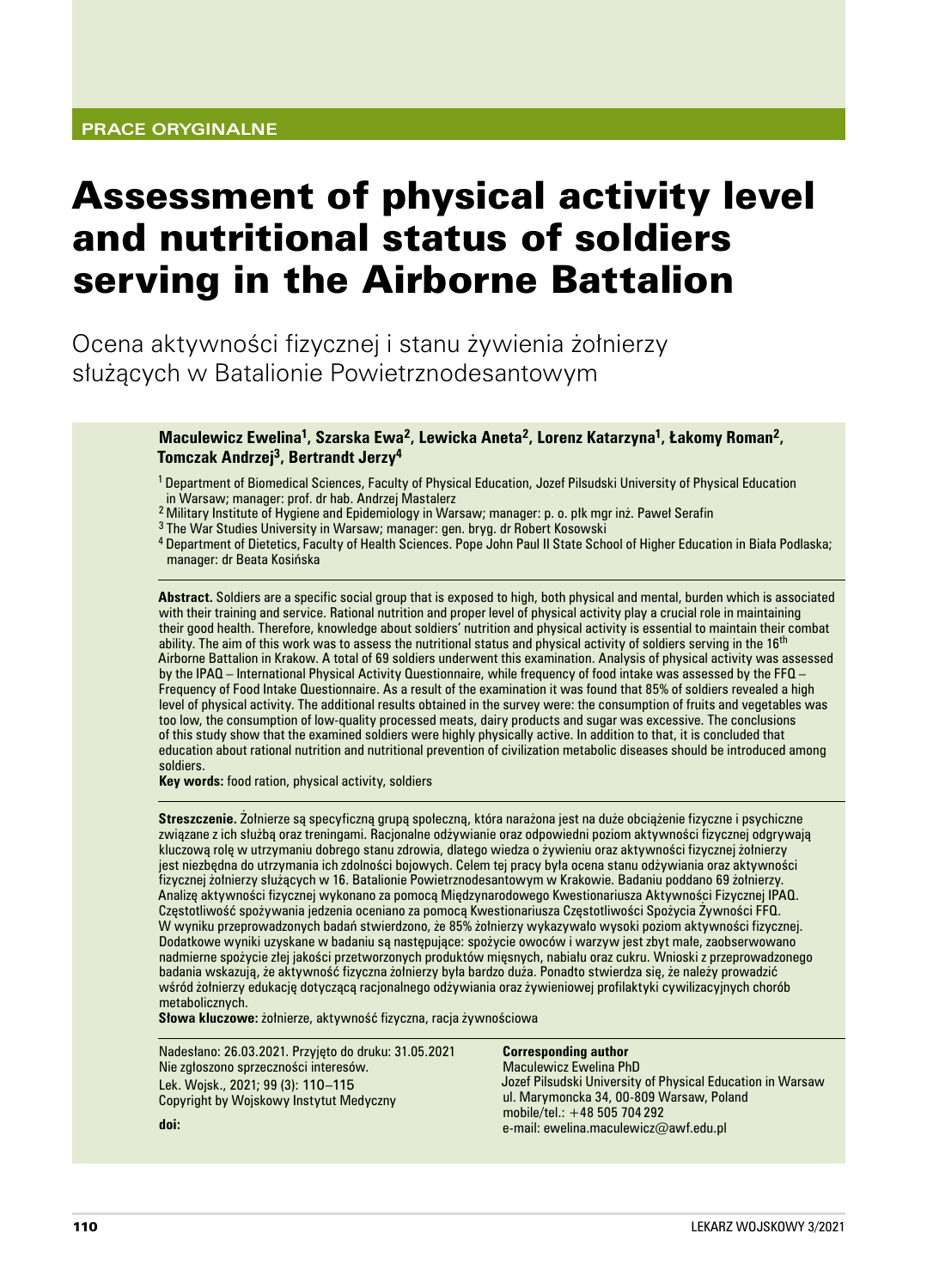# Introduction

Issues concerning proper nutrition are very important factors affecting maintaining good health and good physical fitness levels among soldiers. Soldiers are exposed to high physical and mental burden resulting from the training process and the nature of their service. Therefore, alimentation of soldiers should be rational, i.e. it should cover their requirements for energy and for all nutrients, as well as act preventively in relation to diet‑dependent civilization diseases. To be able to meet the above‑mentioned conditions of rational nutrition, soldiers must have adequate knowledge about it [1]. The character of service, its nature, the type of unit and training required, as well as duties, are factors essentially affecting nutritional needs of a soldier. Hence, the diet and eating habits must be constantly adapted to the changing conditions of training and service. Keeping good health and adequate physical condition are basic requirements predisposing to perform professional military service. It is especially important for soldiers serving and fulfilling training tasks in special units, including 16th Airborne Battalion in Krakow. The battalion is assigned mainly to perform actions on enemy territory. The aim of the battalion's airborne activities is liberation of own troops and disruption of enemy actions, especially in the rear area, mainly by engaging enemy's reserves and reducing its combat potential. Therefore, soldiers' training includes fulfillment of many tasks, both strictly military ones, as well as activities shaping mental resistance and physical fitness, such as parachute training, climbing, skiing, etc. [2]

# Aim

The aim of this work was to evaluate diet and level of physical activity of soldiers doing professional military service in the 16<sup>th</sup> Airborne Battalion in Krakow

# Material and Methods

A total of 69 soldiers underwent this examination. All subjects provided data on consumption frequency and 48 performed physical activity test. The study was conducted in accordance with the Declaration of Helsinki, and the protocol was approved by the Ethics Committee of 1/XXI/2016. The assessment of physical activity was done based on the International Physical Activity Questionnaire – IPAQ. IPAQ is a written assessment of physical activity that is made based on the description of weekly (7‑day) activities [3]. The following factors are assessed: physical activity associated with work, with movement, with housework, and physical activity at leisure time, as well as duration of passive actions. In

**Table 1. Percentage of examined soldiers classified into three categories of physical activity Tabela 1. Procent badanych żołnierzy zaklasyfikowanych do jednej z trzech kategorii aktywności fizycznej**

| examined          | physical activity level |              |             |  |
|-------------------|-------------------------|--------------|-------------|--|
| subjects          | high                    | moderate     | low         |  |
| soldiers $(n=41)$ | 85,4% (35)              | $12,2\%$ (5) | $2,4\%$ (1) |  |

| Table 2. Average value of total MET/min/week for intense |
|----------------------------------------------------------|
| and moderate activity and for walking $(\pm SD)$         |
| Tabela 2. Średnia wartość całkowitego MET/min/tydzień    |
| dla intensywnej i umiarkowanej aktywności fizycznej      |
| i dla chodzenia (±odchylenie standardowe)                |
|                                                          |

| examined<br>subjects                                          | total<br>intense<br>activity | total<br>moderate<br>activity | total<br>walking    | total<br>activity<br>in MET/<br>min/week |
|---------------------------------------------------------------|------------------------------|-------------------------------|---------------------|------------------------------------------|
| soldiers<br>$(n=41)$                                          | $5000.98*$<br>±4024.49       | 3337.74*<br>±2834.65          | 4386.18<br>±3829.72 | 12 7 24.9                                |
| 美 正にしたことにしょうようにはいっけい こうかんばいしゅん はばばったんしょう にっぽんしゅうか えんようしんようかっこ |                              |                               |                     |                                          |

There is statistically significant difference between total intense activity and total moderate activity

the IPAQ questionnaire any type of physical activity is expressed in MET (metabolic energy turnover) – minutes/week units. It is a product of MET factor value assigned to individual physical effort and duration of such physical exercise in minutes per day and number of days per week in which it was executed. Weekly physical activity (PA) is a sum of individual physical activity outcomes [4]. The time spent during each activity in the last week was recorded, however, only efforts lasting at least 10 minutes without interruption were taken into consideration. This allowed to estimate an overall physical activity expressed in MET/min/week. Statistical analysis was made with R program (version 2.0–1, R Foundation for Statistics Computing, https://cran.r‑project.org). Differences between group was checked using u test. Frequency of food intake was assessed by the FFQ (Food Frequency Questionnaire). Assessment of food intake frequency according to FFQ is a valuable quality measurement tool in nutritional epidemiology. This is an easy method to apply [5] and it is 30 times cheaper than a four day long permanent registering [6]. Based on the obtained data, it is possible to point out individuals with different levels of individual product consumption or characteristic patterns of consumption. Based on the FFQ, food consumption preferences were assessed in a group of soldiers within the last 12 months. This questionnaire contained questions regarding 8 groups of food products. Products were combined in groups: sweets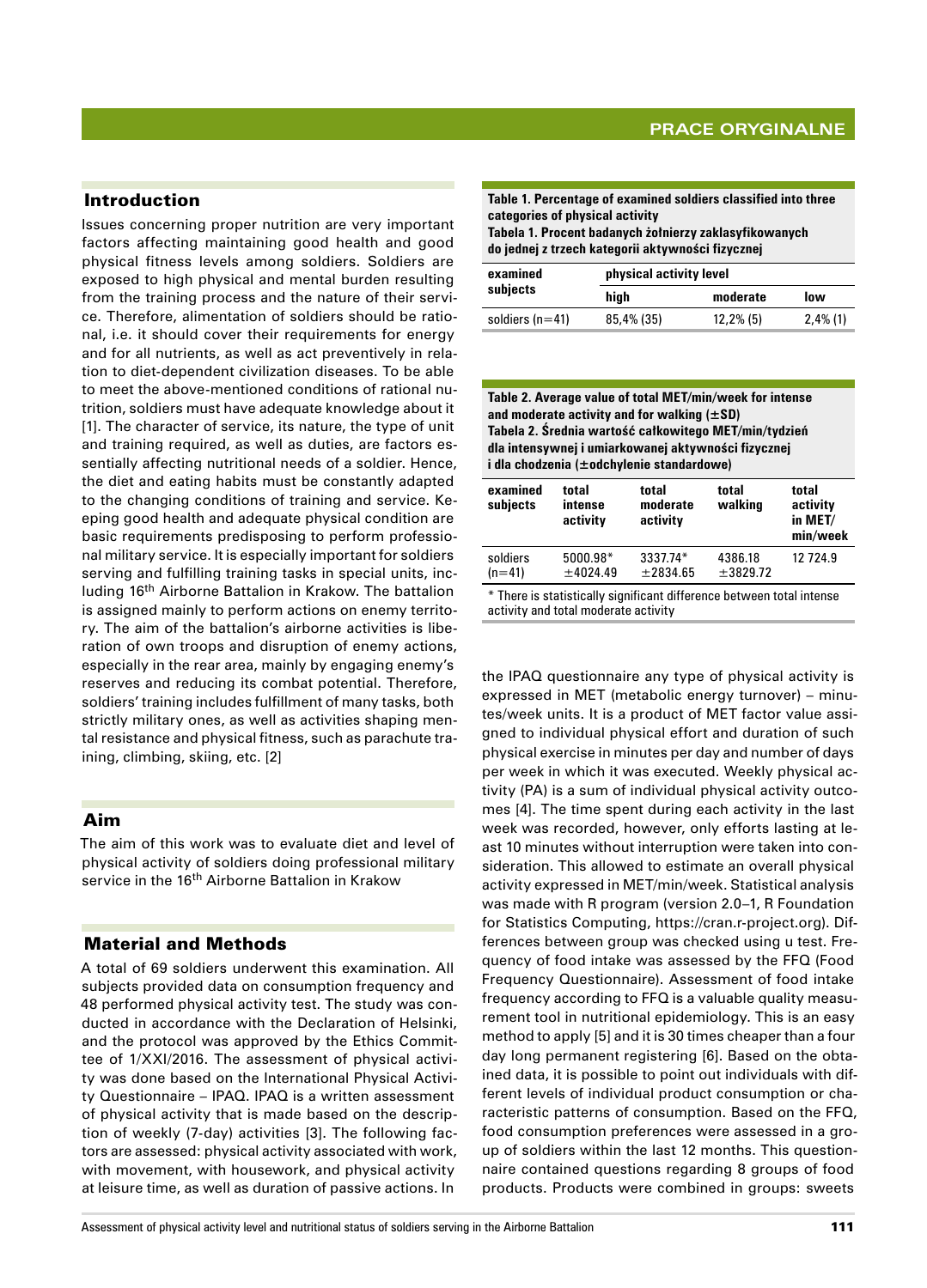# **Prace oryginalne**

| Table 3. Average values of physical activity level expressed in MET units $(\pm SD)$<br>Tabela 3. Średnie wartości poziomu aktywności fizycznej wyrażone w MET (±odchylenie standardowe) |                             |                                 |                                  |                                   |                                   |
|------------------------------------------------------------------------------------------------------------------------------------------------------------------------------------------|-----------------------------|---------------------------------|----------------------------------|-----------------------------------|-----------------------------------|
| examined<br>subjects                                                                                                                                                                     | activity related<br>to work | activity related<br>to movement | activity related<br>to housework | activity related<br>to recreation | total activity<br>in MET/min/week |
| soldiers ( $n=41$ )                                                                                                                                                                      | $5566.90* \pm 4526.56$      | $1629.48* \pm 1587.08$          | $1696.77* \pm 1859.45$           | $3831.76^* \pm 3215.03$           | 12 7 24.9                         |
|                                                                                                                                                                                          |                             |                                 |                                  |                                   |                                   |

\* There are statistically significant differences between every variable in the table except activity related to movement with activity related to housework, where no differences were found

and snacks, dairy products and eggs, fruit, vegetables and grains, meat products and fish, cereals, fats, and beverages [7]. Respondents had 8 categories of food intake frequency to choose. They were marked with numbers: never or almost never (1), once a quarter or less (2), once a month or less (3), several times a month (4), once a week (5), several times a week (6), everyday (7), and several times a day (8). Researchers responsible for conducting the survey were present in the room while the participants were filling in the questionnaires. Data received from the FFQ was presented as a median, assuming that the results would be given as integer values (corresponding to frequency of product consumption). For the rest of data average values and standard deviation were calculated.

# Results

Level of soldiers' physical activity was assessed based on the survey forms analysis. Obtained results were presented in the form of tables showing average values of MET expressed in MET/min/week units. Based on obtained average value of physical activity, expressed in MET‑min/week units, examined persons were classified into one of three levels of physical activity: high, moderate and low [4].

More than 85% of soldiers revealed a high level of physical activity (Table 1).

Structure of physical activity is as follows: 39.2% of subjects displayed high activity, 26.2% – moderate activity, and 34.5% were only walking (Table 2).

Work and recreation play a key role within soldiers' physical activity structure (Table 3). Intense physical activity while working was found among 49.2% of the subjects (Table 4).

Examined soldiers moved around by bike or walking (Table 5). In the examined group walking constitutes for 94% of this activity.

42.6% of the subjects exercised very intense housework activities, but there were significant differences among particular examinees. During leisure time subjects undertook mainly moderate efforts (Table 7).

### **Table 4. Average MET values (MET/min/week) during military service (±SD)**

**Tabela 4. Średnie wartości MET (MET/min/tydzień) podczas służby wojskowej (±odchylenie standardowe)**

| examined | intense  | moderate   | MET        | total MET |
|----------|----------|------------|------------|-----------|
| subjects | MET      | MET        | walking    |           |
| soldiers | 2739.51* | $1176.59*$ | $1650.80*$ | 5566.90   |
| $(n=41)$ | ±2718.46 | ±1618.49   | $+1747.11$ | ±4526.56  |

\* There are statistically significant differences between every variable in the table expect moderate MET with MET walking, where no differences were found

| Table 5. Average MET value (MET/min/week) associated<br>with soldiers exercise $(\pm SD)$<br>Tabela 5. Średnie wartości MET (MET/min/tydzień) związane<br>z ruchem żołnierzy (±odchylenie standardowe) |                    |                       |                       |  |
|--------------------------------------------------------------------------------------------------------------------------------------------------------------------------------------------------------|--------------------|-----------------------|-----------------------|--|
| examined<br><b>MET bicycle</b> MET walking<br>total MET<br>subjects                                                                                                                                    |                    |                       |                       |  |
| soldiers $(n=41)$                                                                                                                                                                                      | 96.59<br>$+314.61$ | 1532.89<br>$+1562.35$ | 1629.48<br>$+1587.08$ |  |

**Tabla 6. Average MET value (MET/min/week) associated with housework done by soldiers (±SD) Tabela 6. Średnie wartości MET (MET/min/tydzień) związane** 

**z pracami domowymi żołnierzy (±odchylenie standardowe)**

| examined<br>subjects | intensive<br>MET | moderate<br>MET<br>(at home) | moderate<br>MET<br>(around<br>home) | total MET |
|----------------------|------------------|------------------------------|-------------------------------------|-----------|
| soldiers             | 722.38           | 484.88                       | 489.51                              | 1696.77   |
| $(n=41)$             | ±1191.94         | ± 611.96                     | ±596.51                             | ±1859.45  |

Results presented in Table 8 show a short time spent in a sitting position at work, which confirms high levels of physical activity of examined soldiers.

Based on the analysis of results obtained in studies where the FFQ was applied, the consumption frequency of products from 8 food groups was assessed. Frequency of food intake is presented as median (Table 9).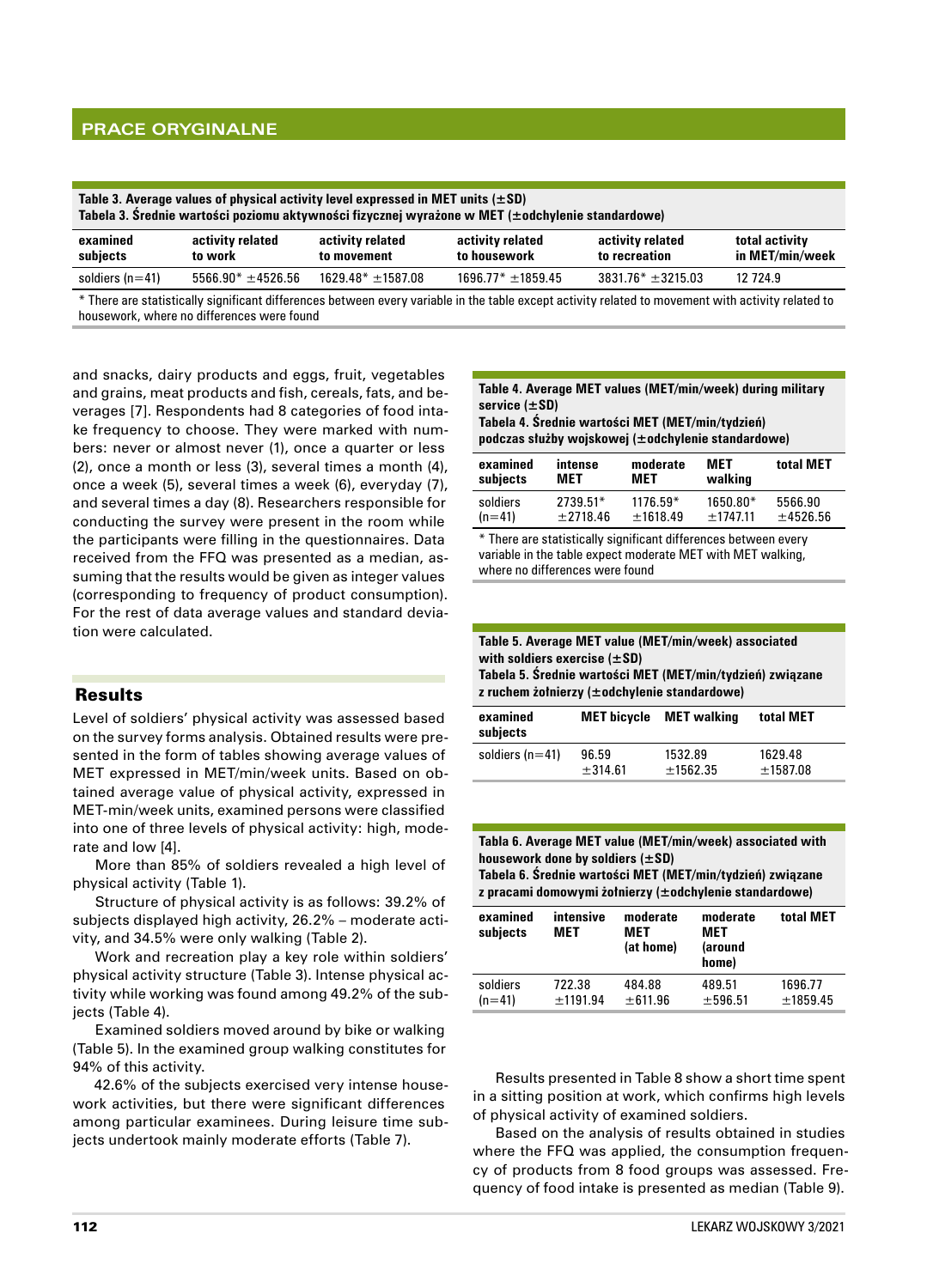**Table 7. Average MET value (MET/min/week) associated with physical efforts done by soldiers in their spare time (±SD) Tabela 7. Średnie wartości MET (MET/min/tydzień) związane z wysiłkiem fizycznym żołnierzy w czasie wolnym (±odchylenie standardowe)**

| examined | intense  | moderate   | MET       | total MET |
|----------|----------|------------|-----------|-----------|
| subjects | MET      | MET        | walking   |           |
| soldiers | 1202.49  | 2261.46*   | $367.80*$ | 3831.76   |
| $(n=41)$ | ±1694.90 | $+2104.40$ | $+472.99$ | ±3215.03  |

\* There is statistically significant difference between moderate MET and MET walking

**Table 8. Time spent in sitting position at work and during leisure time by soldiers of 16th Airborne Battalion (±SD) Tabela 8. Czas spędzony w pozycji siedzącej w pracy oraz w czasie wolnym przez żołnierzy 16. Batalionu Powietrznodesantowego (±odchylenie standardowe)**

| examined<br>subjects | time spent in sitting position       |                                      |  |
|----------------------|--------------------------------------|--------------------------------------|--|
|                      | time spent sitting<br>at work (min.) | time spent sitting<br>at home (min.) |  |
| soldiers $(n=41)$    | $184.39 \pm 110.75$                  | $254.63 \pm 131.30$                  |  |

The answers: 'never, or almost never (1)' and 'several times a day (8)' were not noticed. Game and lard had the lowest frequency of consumption, soldiers ate them once a quarter or less (2). Honey, candies, ice cream and salty snacks, flavored cottage cheese, margarine, mayonnaise, dried fruit, fruit preserves and grain were eaten once a month or less (3). Examined soldiers ate chocolate candies, cookies, breakfast cereals, cream, nuts and fish a few times a month (4). Natural cottage cheese, groats and oil were eaten once a week (5), while poultry meat, red meat, vegetables and fruit, butter, brown and white bread, dairy products, cheese, eggs and sugar were eaten a few times a week (6). Everyday consumption (7) regarded only sausages in the group of meat products and fish. When analyzing the consumption of beverages, it is shown that the examined group drank fruit juices once a week, vegetable juices, sweetened drinks and beer a few times a month, and energy drinks as well as wine and spirits once a month or less (Table 9).

# **Discussion**

The international IPAQ used in this examination allowed objective assessment and comparison between types of physical activity of different professional groups [8]. The level of physical activity found among examined soldiers was high. Comparing MET values obtained for examined soldiers from the special unit in this research with

| Table 9. Groups of food products analyzed in this research<br>and frequency of their consumption by examined soldiers<br>$(n=69)$ in the last 12 months<br>Tabela 9. Grupy produktów żywności analizowane<br>w tym badaniu i częstość ich konsumpcji przez żołnierzy<br>$(n=69)$ w ciagu ostatnich 12 miesiecy |                                                                                                                                                     |  |  |
|----------------------------------------------------------------------------------------------------------------------------------------------------------------------------------------------------------------------------------------------------------------------------------------------------------------|-----------------------------------------------------------------------------------------------------------------------------------------------------|--|--|
| food groups                                                                                                                                                                                                                                                                                                    | items (median frequency)                                                                                                                            |  |  |
| sweets<br>and snacks                                                                                                                                                                                                                                                                                           | sugar (6), honey (3), chocolate and chocolate<br>candies (4), sweets (3), biscuits and cakes (4),<br>ice-cream and blancmange (3), salty snacks (3) |  |  |
| dairy products<br>and eggs                                                                                                                                                                                                                                                                                     | milk and natural milk drinks (6), sweetened milk<br>drinks (6), cottage cheese (5), flavored cottage<br>cheese (3), other hard cheese (6), eggs (6) |  |  |
| cereal products                                                                                                                                                                                                                                                                                                | brown bread (6), white bread (6), coarse groats<br>(5), small-grained groats (5), ready to eat<br>breakfast cereals (4)                             |  |  |
| fat                                                                                                                                                                                                                                                                                                            | oil (5), butter (6), margarine (3), cream (4),<br>lard (2), mayonnaise (3)                                                                          |  |  |
| fruit                                                                                                                                                                                                                                                                                                          | all kinds of fruit (6), dried fruit (3), fruit preserves<br>(3)                                                                                     |  |  |
| vegetables<br>and grains                                                                                                                                                                                                                                                                                       | all kinds of vegetables (6), nuts (4), grains (3)                                                                                                   |  |  |
| meat and fish<br>products                                                                                                                                                                                                                                                                                      | sausages (7), high quality cold meat i.e. ham (6),<br>offal (3), beef/pork meat (6), poultry (6), game<br>$(2)$ , lean fish $(4)$ , oily fish $(4)$ |  |  |
| beverages                                                                                                                                                                                                                                                                                                      | fruit juice (5), vegetable juice (4), energy<br>drinks (3), sweet beverages (4), beer (4), wine<br>and drinks (3), vodka and high-proof alcohol (3) |  |  |
| Frequency categories are: 1 (never or almost never), 2 (once per<br>quarter or less), 3 (once a month or less), 4 (few times a month),<br>5 (once a week), 6 (few times a week), 7 (every day), 8 (few times<br>a day)                                                                                         |                                                                                                                                                     |  |  |

the results obtained by Mrozik and Stupnicki [9] during the examination of students connected with sport, there is a significantly higher level of physical activity undertaken by soldiers (5566 MET) compared to students (3746). Sławecki [10], presenting the diversity of physical activity levels among males depending on age and education, has shown that both of these factors significantly differentiate levels of physical activity related to work and leisure time. Males aged 30–39 were the most active at work. The average value of MET/min/week at this age was 714. Physical activity related to recreation and sport was most willingly undertaken by males aged 20– 29, obtaining average value of 516 MET/min/week. MET values obtained by this author were significantly lower than the values characterizing examined soldiers in this research. Piątkowska [11] analyzed the age as a differentiation factor of physical activity level of Polish population. The results showed that Poles' physical activity level is not as low as it was presented in numerous studies. According to the results of her research 33.5% of Poles reveal high level of activity, 32.3% – moderate, and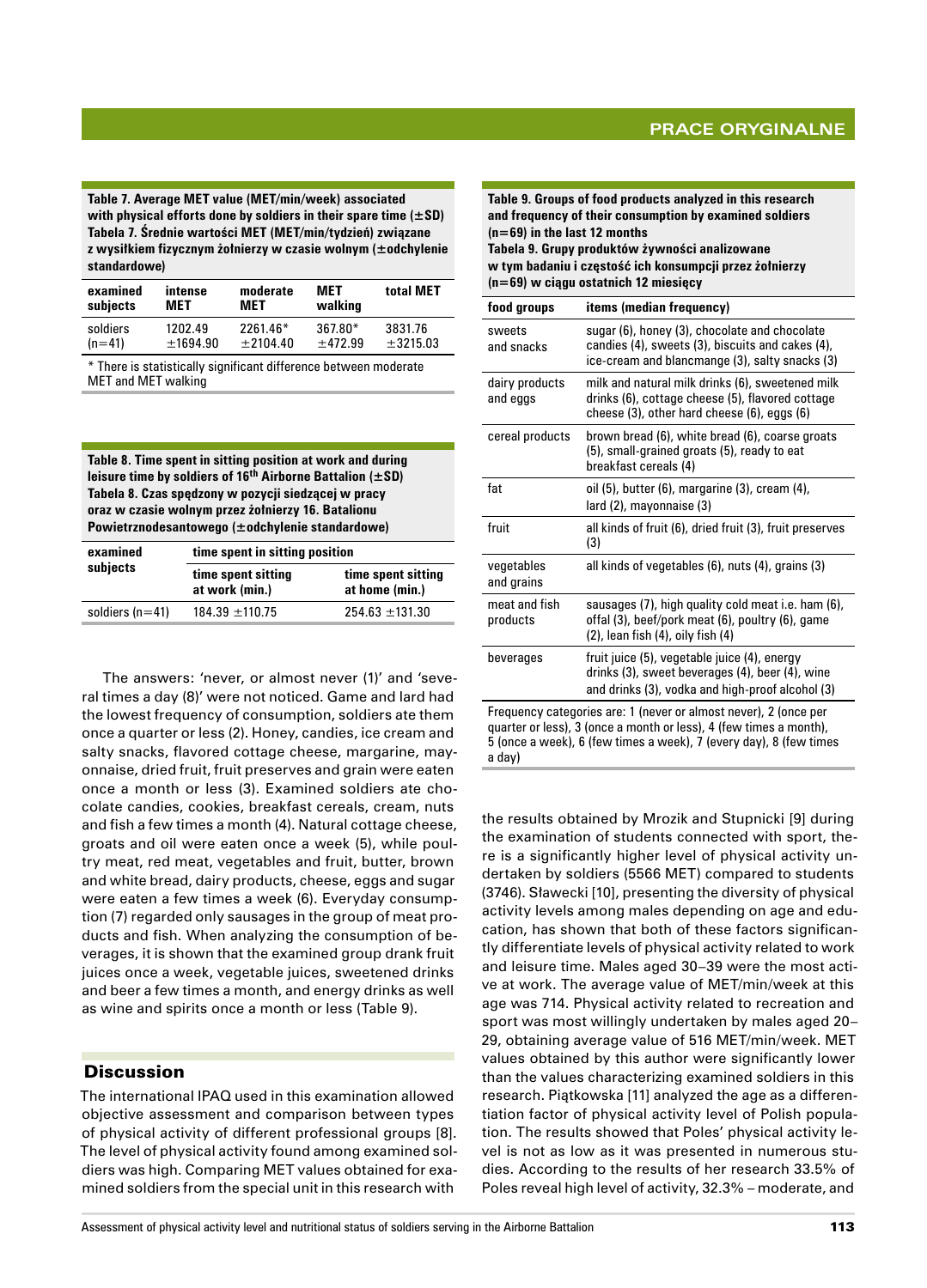## **Prace oryginalne**

27.9% – low activity. Average energy expenditure related to physical activity of the whole population amounted to  $2331.26 \pm 2159.43$  MET/min/week. Tomczak [12] obtained similar results while examining soldiers from Special Forces unit. For efforts related to work, the value of weekly energy expenditure amounted to 5083 MET, and for efforts related to recreation – 3540 MET. Quoted results coincide with findings obtained in this research, and describe well the weekly physical activity of special troops soldiers. Average MET/min/week values analysis indicated that more than 40% of subjects' activity is military service related (Table 2), because they participate in organized physical education classes 2–4 times a week and high levels of physical activity is required. High physical activity and balanced diet are the main ways to prevent civilization diseases such as obesity, diabetes, motor system or circulatory system disorders [13]. Rational nutrition that ensures keeping the body in good health and optimum work output is of particular importance in the army. Selection of proper nutrients and their proportion is important in military service. The body must receive essential nutrients, which will ensure adequate combat capability and body work efficiency. As a result of studies and thanks to the FFQ, errors in nutrition were revealed. The subjects admitted that fruits and vegetables were eaten few times a week. According to the new food pyramid, fruit and vegetables should be eaten as often as possible and in biggest quantities, in proportions ¾ vegetables to ¼ fruit [14]. In the research carried out by Szczepańska et al. [15], it was revealed that among young people aged 13 to 18.9, fruit juice was drunk more often by girls than by boys. Girls drank fruit juices more than 4 times a week. Consumption of fruit and vegetable juices among examined males was very low. Examined soldiers drank fruit juices once a week, while vegetable juices were drunk equally rarely (a few times a month). Fruit and vegetable consumption in Poland is low. Research carried out in Wrocław among people aged 50 showed that average daily intake of vegetables, not taking into account potatoes, expressed as median amounted to 155.9 g/day [16] and was comparable with the data from the Central Statistical Office (GUS), according to which the average intake of vegetables in Poland was 150.7 g/day, and in Lower Silesian voivodship it was 169.7 g/day [17]. It is well known the Mediterranean diet, that is rich in fruits and vegetables, prevents the occurrence of several civilization diseases, and is also an important factor in cancer prevention [18]. According to the healthy lifestyle principles, consumption of vegetables and fruit among soldiers should be increased. Research on the quality of diet among dietetics students showed high consumption of vegetables and fruit, and low intake of cereal products [19]. Soldiers examined in this study revealed the consumption of white and brown bread (probably interchangeably), meat, dairy products,

butter, cheese, eggs, and above all sugar, a few times a week, while groats were eaten once a week on an average. It is alarming that low quality cold meats (sausages, luncheon meat, bacon, etc.) were eaten every day. Hyżyk et al. [20], analyzing diet of soldiers in selected military units in years 2006/2007, stated that the examined population was characterized by incorrect nutrition. Authors revealed that the energy value of daily food rations provided in soldiers' nutrition significantly exceeded current obligatory standards in the army. Gaździńska et al. [21] have also observed increased values of some nutrients and energy of daily food rations of students from the Polish Air Force Academy (PAFA) in Dęblin.

#### References

- 1. Bembnowicz A, Bertrandt B, Kler P, Bertrandt J. Ocena poziomu wiedzy żywieniowej żołnierzy pełniących służbę w polskiej jednostce Wojsk Specjalnych "GROM". Probl Hig Epidemiol, 2015; 96 (4): 782-784
- 2. 16 Batalion Powietrznodesantowy. www.16bpd.wp.mil.pl/pl/18.html
- 3. International Physical Activity Questionnaire. www.ipaq.ki.se
- 4. Biernat E. Aktywność fizyczna mieszkańców Warszawy. Na przykładzie wybranych grup zawodowych. Oficyna Wydawnicza Szkoła Główna Handlowa, Warszawa, 2011
- 5. Lewandowicz M, Krzymińska‑Siemaszko R, Wieczorowska‑Tobis K. Przegląd metod oceny sposobu żywienia z wyróżnieniem metody fotografowania żywności z możliwością ich zastosowania u osób starszych. Geriatria, 2015; 9: 3–10
- 6. Wądołowska L. Walidacja kwestionariusza częstotliwości spożycia żywności – FFQ. Ocena powtarzalności. Bromat Chem Toksykol, 2005; 37 (1): 27–33
- 7. Wądołowska L. FFQ Kwestionariusz częstotliwości spożycia żywności (Food Frequency Questionnaire). www.uwm.edu.pl/edu/lidiawadolowska/pdf/ffq. pdf
- 8. Bergier J. O ocenie aktywności fizycznej z wykorzystaniem polskiej wersji Międzynarodowego Kwestionariusza Aktywności Fizycznej (IPAQ) – udział w dyskusji. Człowiek i Zdrowie, 2013; 1 (VII): 91–94
- 9. Mrozik WJ, Stupnicki R. Ocena aktywności fizycznej studentów WSKFiT za pomocą kwestionariusza IPAQ. Zeszyty Naukowe WSKFiT, 2015; 10: 1–10
- 10. Sławecki K. Aktywność fizyczna mężczyzn oceniana za pomocą międzynarodowego kwestionariusza aktywności fizycznej IPAQ – wersja długa. Antropomotoryka, 2012; 59: 57–66
- 11. Piątkowska M. Wiek jako czynnik różnicujący poziom aktywności fizycznej polskiej populacji. Antropomotoryka, 2012; 59: 17–29
- 12. Tomczak A. Physical activity of soldiers in the Polish Armed Force's military administration units and special units. Biomed Hum Kinetics, 2012; 4: 93–97
- 13. Lewicka A, Lewicki S, Kłos A, Bertrandt J. Wpływ dozowanego treningu fizycznego na zawartość i dynamikę zmian wielonienasyconych niezbędnych kwasów tłuszczowych (WNKT) w surowicy krwi szczurów. Probl Hig Epidemiol, 2013; 94 (2): 332–335
- 14. Instytut Żywności i Żywienia im. prof. dra med. Aleksandra Szczygła. www.izz.waw.pl/pl/zasady‑prawidlowego‑zywienia
- 15. Szczepańska J, Wądołowska L, Słowińska M, et al. Porównanie częstości spożycia soków owocowych i słodzonych napojów przez młodzież w różnym wieku. Probl Hig Epidemiol, 2011; 92 (4): 832–835
- 16. Ilow R, Regulska‑Ilow B, Misiewicz D, et al. Ocena spożycia warzyw i owoców w grupie 50‑letnich mieszkańców Wrocławia. Roczn PZH, 2011; 62 (3): 301–306
- 17. Zgierska A, Antczak R, Barlik M, et al. Budżety Gospodarstw Domowych w 2009 r. Główny Urząd Statystyczny, Zakład Wydawnictw Statystycznych, Warszawa, 2010: 135–137, 174–178